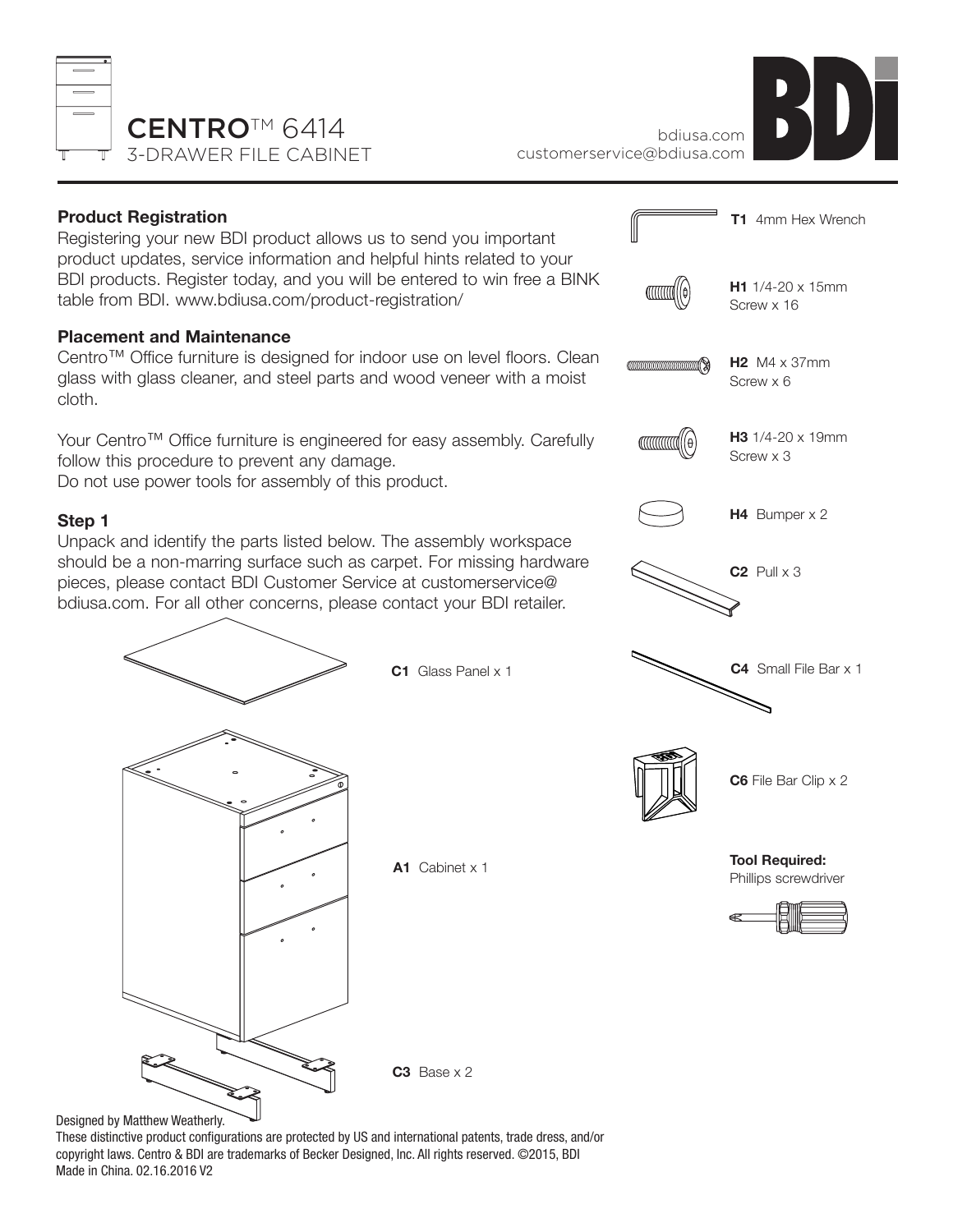**Step 2 -** Lay **Cabinet** on its back side. Attach **Base** to **Cabinet** using **Screws H1** and tighten with **Hex Wrench.**



**Step 3 -** Adhere **Bumpers H4** as shown.  $\ominus$ **H4 (x2)** $\bigcirc$ 



bdiusa.com customerservice@bdiusa.com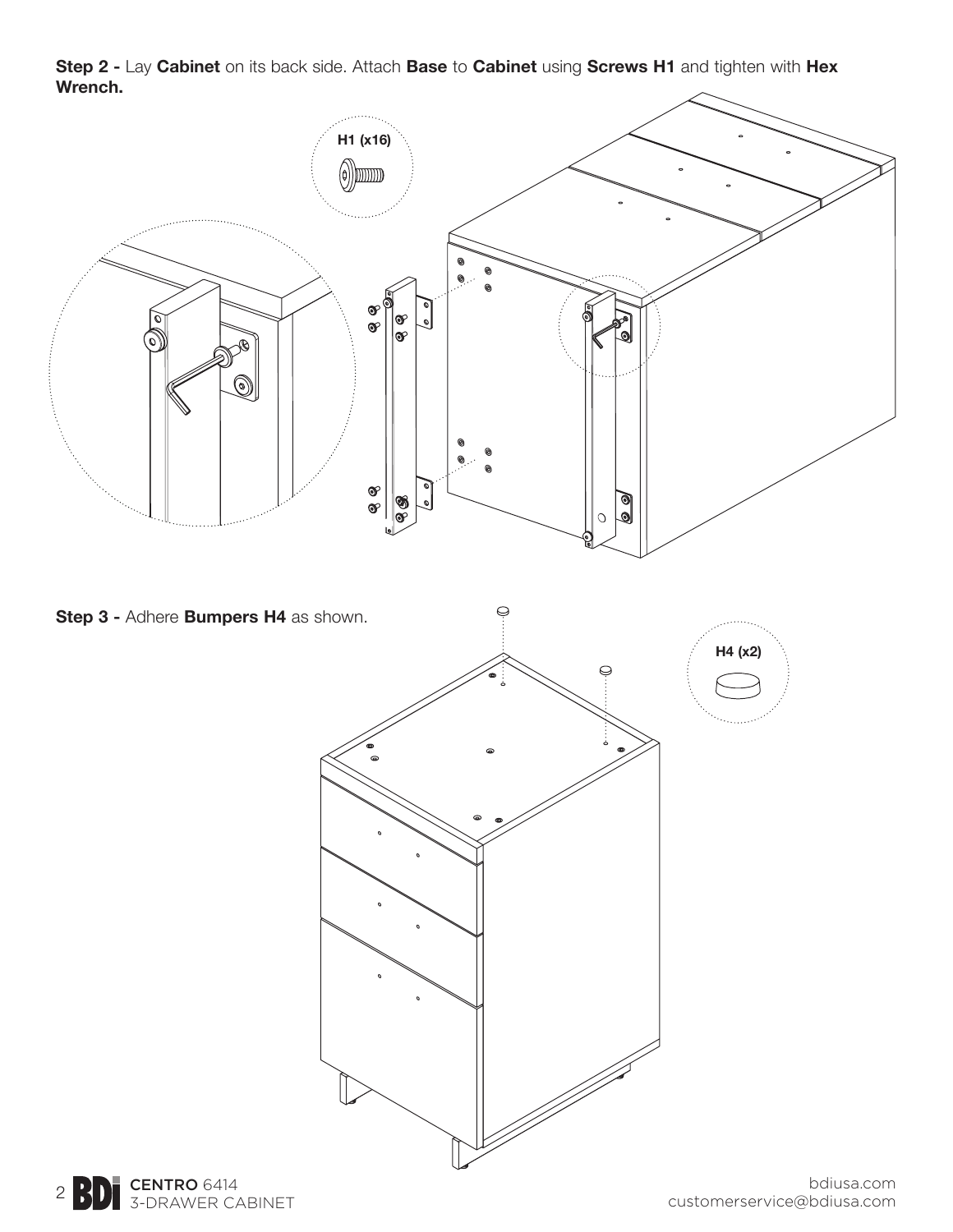**Step 4 -** Open top drawer. Attach **Glass Panel** to Cabinet using **Screws H3** and tighten with **Hex Wrench**.



3 **BD** S-DRAWER CABINET

customerservice@bdiusa.com